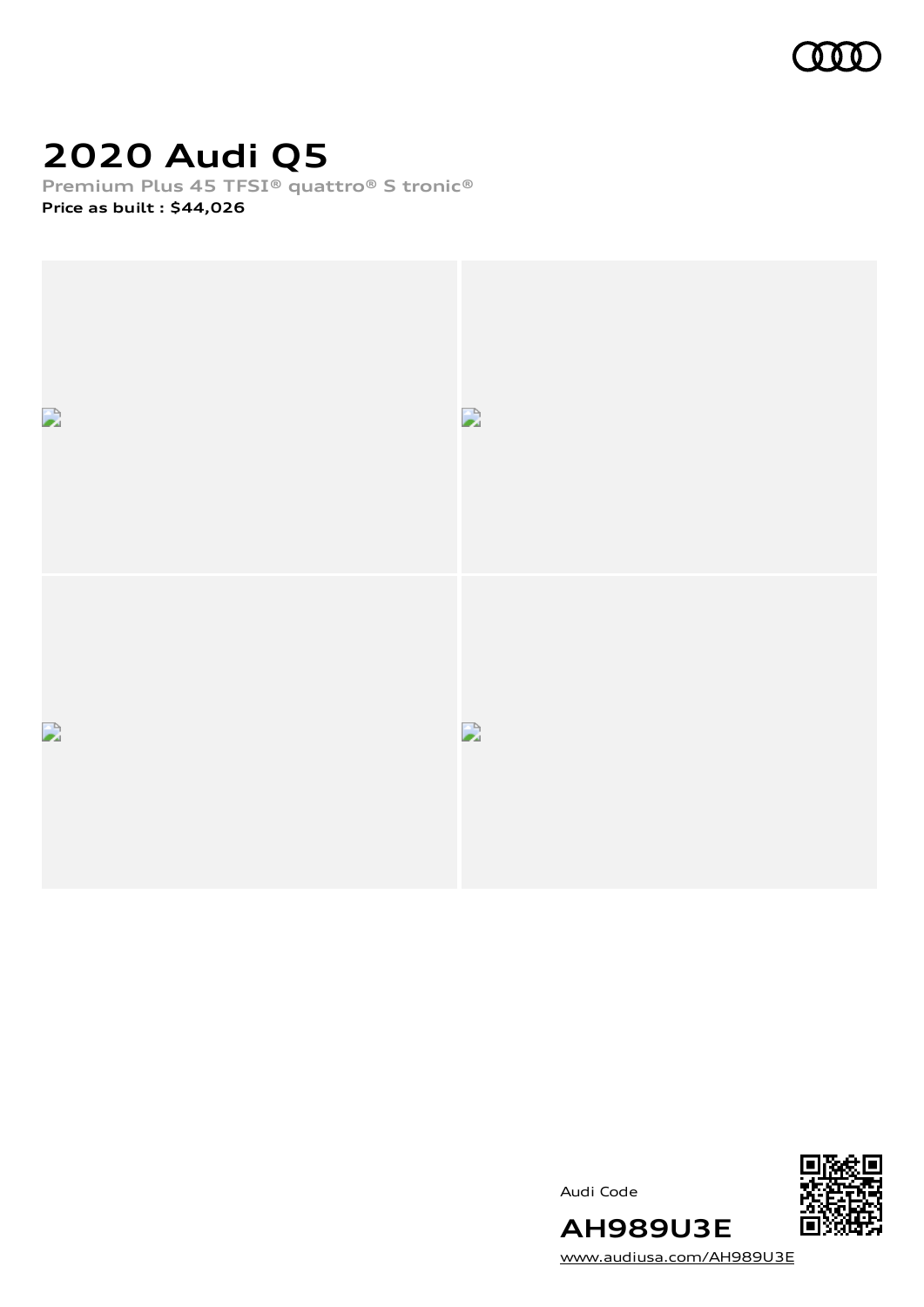# **Summary**

#### **Audi 2020 Audi Q5** Premium Plus 45 TFSI® quattro® S tronic®

**Price as buil[t](#page-8-0)** \$44,026

#### **Exterior colour**

Glacier White metallic

### D

#### **Further Information**

| Type of vehicle | Used car     |
|-----------------|--------------|
| Mileage         | 10,767 miles |
|                 | No           |

**Warranty**

#### **Interior colour**

| Seats     | Black |
|-----------|-------|
| Dashboard | Black |
| Carpet    | Black |
| Headliner | Gray  |

#### **Audi Code** AH989U3E

**Your configuration on www.audiusa.com** [www.audiusa.com/AH989U3E](https://www.audiusa.com/AH989U3E)

**Commission number** ac52c63c0a0e09b12794

#### **Technical Specifications**

Engine type 2.0-liter four-cylinder Displacement/Bore and 1,984/82.5 x 92.8 cc/mm stroke Torque 273 lb-ft@rpm Top track speed 130 mph mph Acceleration (0 - 60 mph) 5.9 seconds seconds Recommended fuel Premium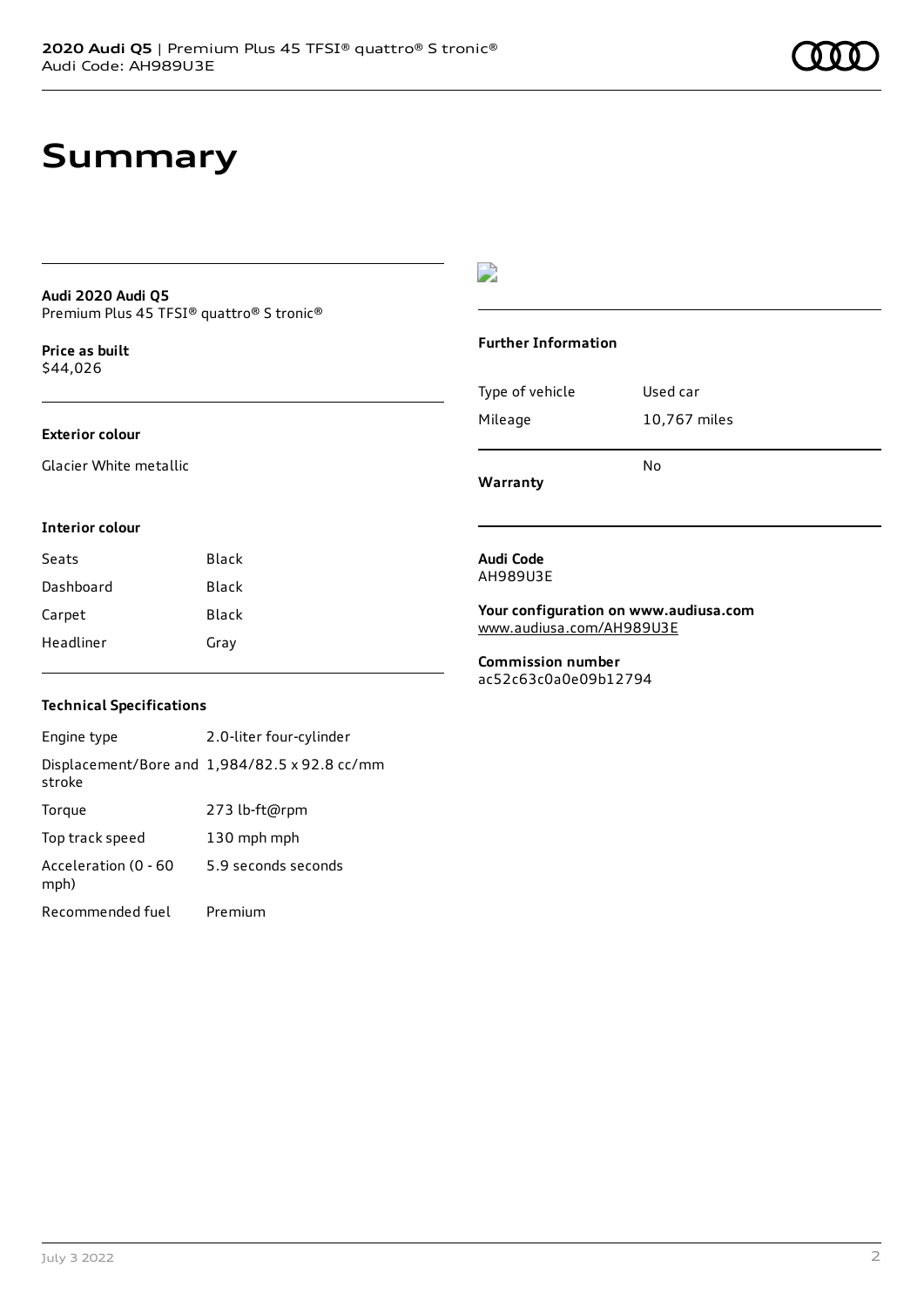

# **Standard features**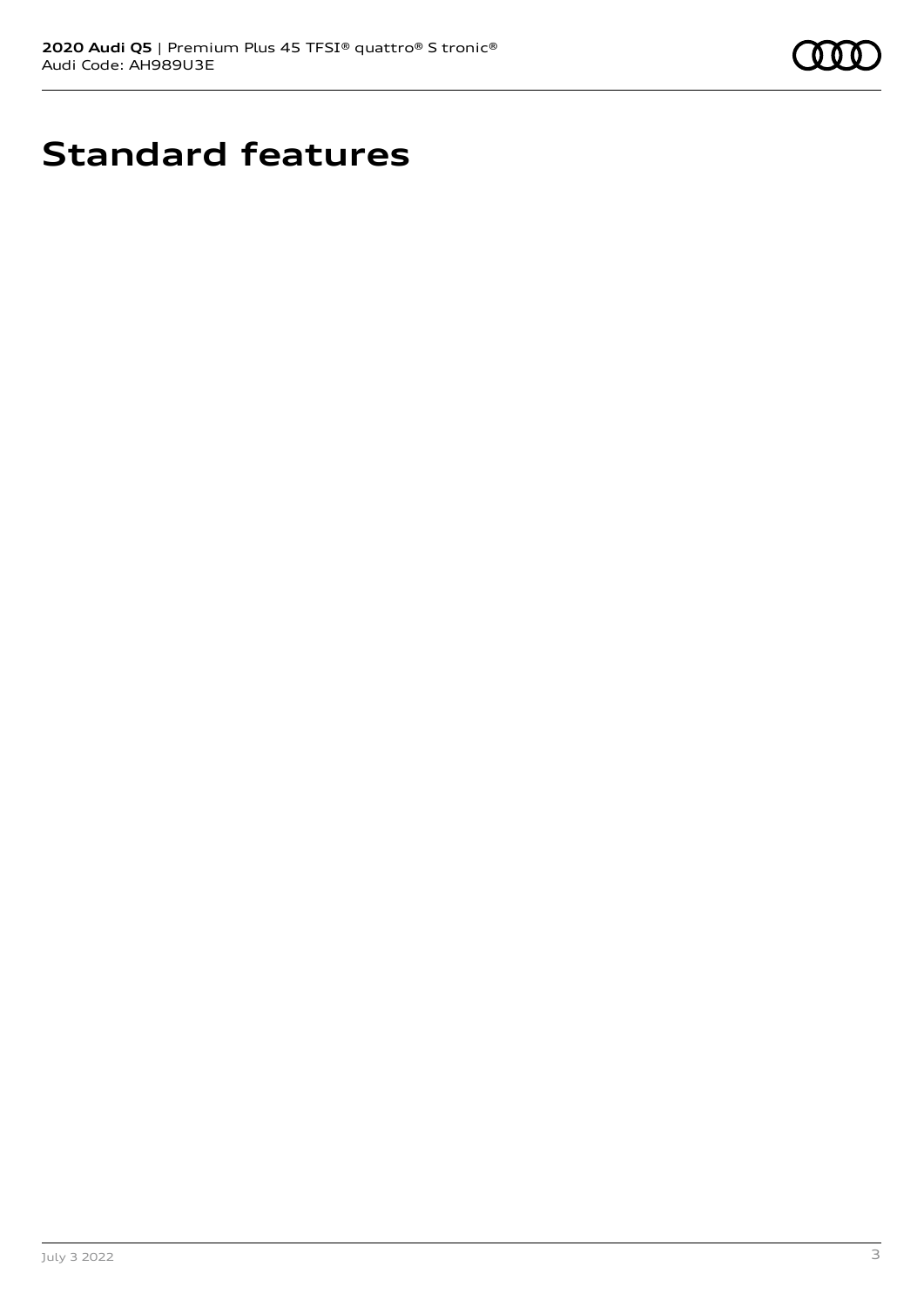# **Dealer remarks**

#### \*\* MEMORIAL DAY EVENT \*\* Going on NOW!!!

Audi Advanced Key, Audi Connect PRIME & PLUS, Audi Phone Box, Audi Pre Sense Rear, Audi Side Assist, Audi Virtual Cockpit, Auto-Dimming Power Folding Exterior Mirrors, Black Optic Package, Convenience Package, Convenience Plus Package, Driver Seat Memory, Front Door Sills w/Aluminum Inlay, Leatherette Covered Center Console & Door Armrests, LED Headlights, Matte Black Roof Rails, Panoramic Sunroof, Premium Plus Package, Radio: MMI Navigation Plus w/MMI Touch, SiriusXM All Access Service, Titanium Black Exterior Trim, USB Charge Ports for Rear Seats, Wheels: 20" Audi Sport 5-Arm-Offroad Design.

We're confident that once you've experienced the dedication and commitment of the Rusnak Standard and how we strive to embody it in every aspect of our dealership experiences, you simply won't want to do business anywhere else. So, if you're ready to enjoy a higher quality of luxury auto sales and service experiences, we'd like to humbly invite you to pay us a visit at one of our many dealerships. Come enjoy the Rusnak Standard of care and see why so many Southern California drivers put their trust in the Rusnak Auto Group! This vehicle MAY include the following features. Please verify these features before purchase; Black Optic Package (Matte Black Roof Rails, Titanium Black Exterior Trim, and Wheels: 20" Audi Sport 5-Arm-Offroad Design), Convenience Package (Audi Advanced Key, Audi Pre Sense Rear, Audi Side Assist, Auto-Dimming Power Folding Exterior Mirrors, Driver Seat Memory, and SiriusXM All Access Service), Convenience Plus Package (Audi Phone Box), Premium Plus Package (Audi Connect PRIME & PLUS, Audi Virtual Cockpit, Front Door Sills w/Aluminum Inlay, Leatherette Covered Center Console & Door Armrests, LED Headlights, Panoramic Sunroof, Radio: MMI Navigation Plus w/MMI Touch, and USB Charge Ports for Rear Seats), 10 Speakers, 4-Wheel Disc Brakes, 5.302 Axle Ratio, ABS brakes, Air Conditioning, Alloy wheels, AM/FM radio, Audi smartphone interface (Apple CarPlay/Android Auto), Auto High-beam Headlights, Auto-dimming Rear-View mirror, Automatic temperature control, Brake assist, Bumpers: body-color, Compass, Delay-off headlights, Driver door bin, Driver vanity mirror, Dual front impact airbags, Dual front side impact airbags, Electronic Stability Control, Emergency communication system: Audi connect CARE, Exterior Parking Camera Rear, Four wheel independent suspension, Front anti-roll bar, Front Bucket Seats, Front Center Armrest, Front dual zone A/C, Front fog lights, Front reading lights, Garage door transmitter: HomeLink, Genuine wood console insert, Genuine wood dashboard insert, Genuine wood door panel insert, Heated 8-Way Power Front Bucket Seats, Heated door mirrors, Heated front seats, High intensity discharge headlights: Xenon plus, Illuminated entry, Leather Seating Surfaces, Leather Shift Knob, Leather steering wheel, Low tire pressure warning, Manual Rear Side Window Sunshades, Occupant sensing airbag, Outside temperature display, Overhead airbag, Overhead console, Panic alarm, Passenger door bin, Passenger vanity mirror, Power door mirrors, Power driver seat, Power Liftgate, Power passenger seat, Power steering, Power windows, Radio data system, Radio: Audi Sound System w/7" Display, Rain sensing wipers, Rear air conditioning, Rear anti-roll bar, Rear fog lights, Rear reading lights, Rear seat center armrest, Rear window d...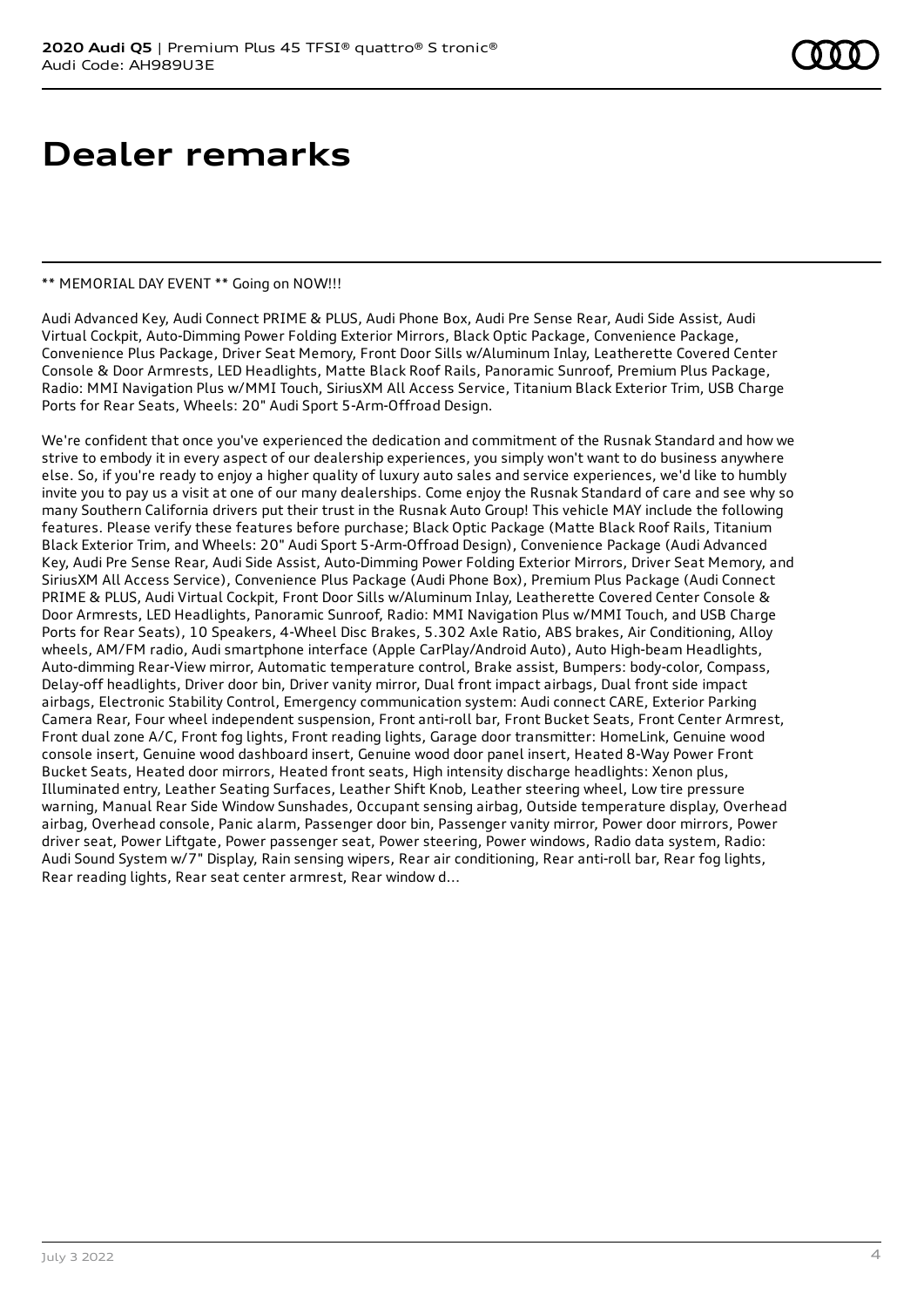# **Technical Specifications**

technology Transmission Seven-speed S tronic® dual-clutch

automatic transmission

### **Engineering | Performance**

| Engine type                                 | 2.0-liter four-cylinder                                      | Steering type                              | Electromechanical power steering                                     |
|---------------------------------------------|--------------------------------------------------------------|--------------------------------------------|----------------------------------------------------------------------|
| Power Level                                 | 45                                                           |                                            | system                                                               |
| Displacement                                | 2.0 l                                                        | Turning diameter, curb- 38.4 ft<br>to-curb |                                                                      |
| Max. output ps/hp                           | 248 @ rpm                                                    | Steering ratio                             | 15.8:1                                                               |
| Towing capacity                             | 4,400-lb lb                                                  |                                            |                                                                      |
| Torque                                      | 273 lb-ft@rpm                                                | Suspension                                 |                                                                      |
| Valvetrain                                  | 16-valve DOHC with Audi valvelift<br>system                  | Front axle                                 | Five-link front suspension                                           |
| Acceleration (0 - 60<br>mph)                | 5.9 seconds seconds                                          | Rear axle                                  | Five-link rear suspension                                            |
| Engine block                                | Cast-iron                                                    |                                            |                                                                      |
| Induction/fuel injection Turbocharged/TFSI® |                                                              | <b>Brakes</b>                              |                                                                      |
| Cylinder head                               | Aluminum-alloy                                               | Front brakes                               | 13.3 (ventilated disc) in                                            |
| stroke                                      | Displacement/Bore and 1,984/82.5 x 92.8 cc/mm                | Rear brakes                                | 13.0 (ventilated disc) in                                            |
| Top track speed                             | 130 mph mph                                                  | <b>Body</b>                                |                                                                      |
| <b>Electrical system</b>                    |                                                              | Material                                   | Multi-material body construction<br>(steel and aluminum composition) |
| Alternator                                  | 110-150 A                                                    |                                            |                                                                      |
| <b>Battery</b>                              | 420 A/75 Ah                                                  | <b>Warranty   Maintenance</b>              |                                                                      |
| <b>Transmission   Drivetrain</b>            |                                                              | Warranty                                   | 4-year/50,000-mile Audi New<br>Vehicle Limited Warranty              |
| Drivetrain type                             | quattro <sup>®</sup> all-wheel drive with ultra <sup>®</sup> |                                            |                                                                      |

**Steering**

**(1/2)**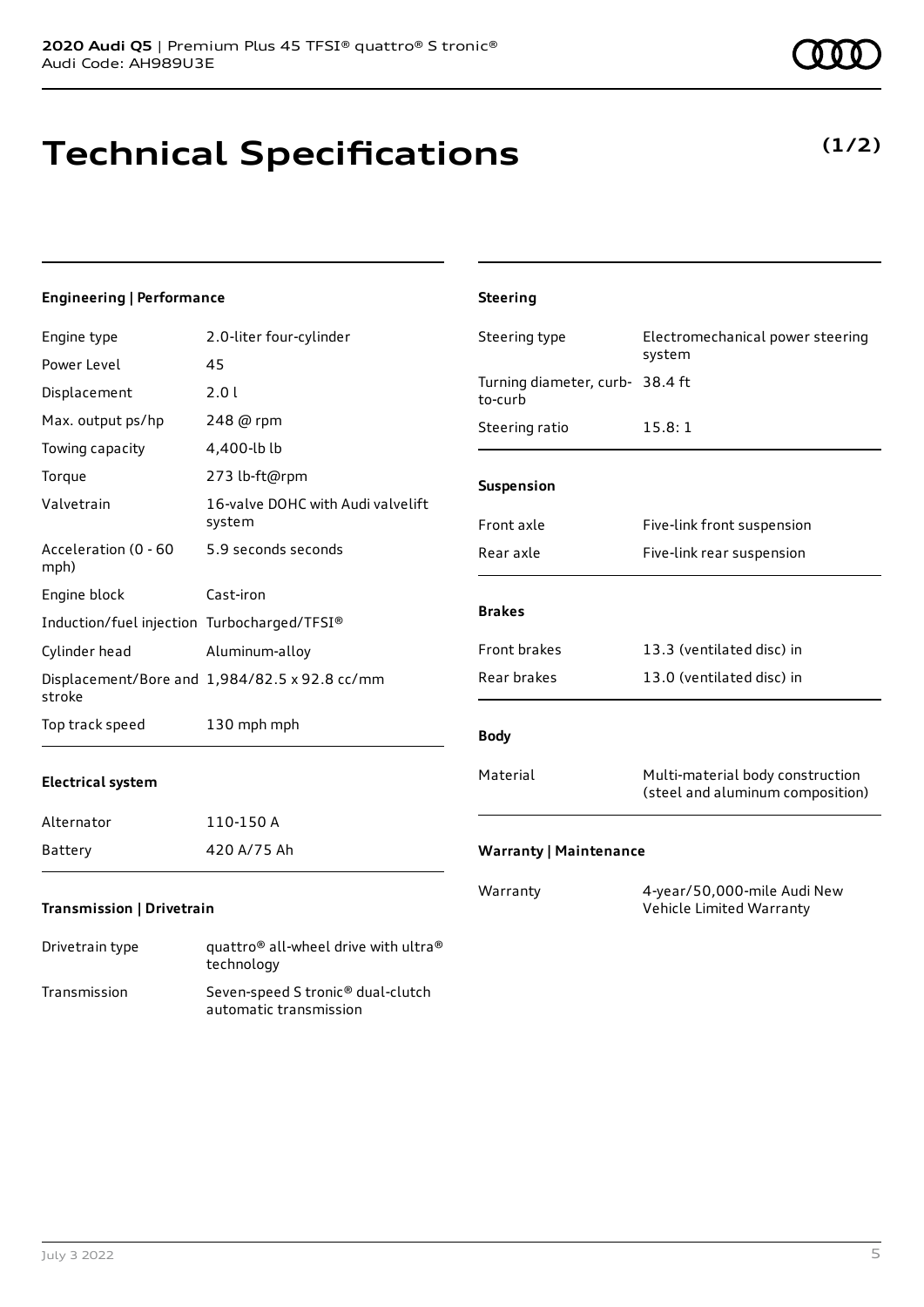# **Technical Specifications**

### **Exterior Measurements**

| Height                           | 65.3 in  |
|----------------------------------|----------|
| Overall width without<br>mirrors | 74.5 in  |
| Length                           | 183.6 in |
| Wheelbase                        | 111.0 in |
| Drag coefficient                 | 0.32 Cw  |
| Overall width with<br>mirrors    | 84.3 in  |
| Track rear                       | 63.3 in  |
| Track front                      | 63.6 in  |
| Curb weight                      | 4045 lb  |
| Ground clearance,<br>loaded      | $8.2$ in |

### **Interior measurements**

| Seating capacity                          | 5                      |
|-------------------------------------------|------------------------|
| Shoulder room, rear                       | 56.5 in                |
| Head room with front<br>sunroof           | 40.2 in                |
| Leg room, rear                            | 37.8 in                |
| Shoulder room, front                      | 57.7 in                |
| Head room with rear<br>sunroof            | 37.7 in                |
| Head room, rear                           | 39.3 in                |
| Leg room, front                           | 41.0 in                |
| Head room, front                          | 41.7 in                |
| Cargo volume, rear<br>seatbacks up/folded | 25.1/53.1 cu ft, cu ft |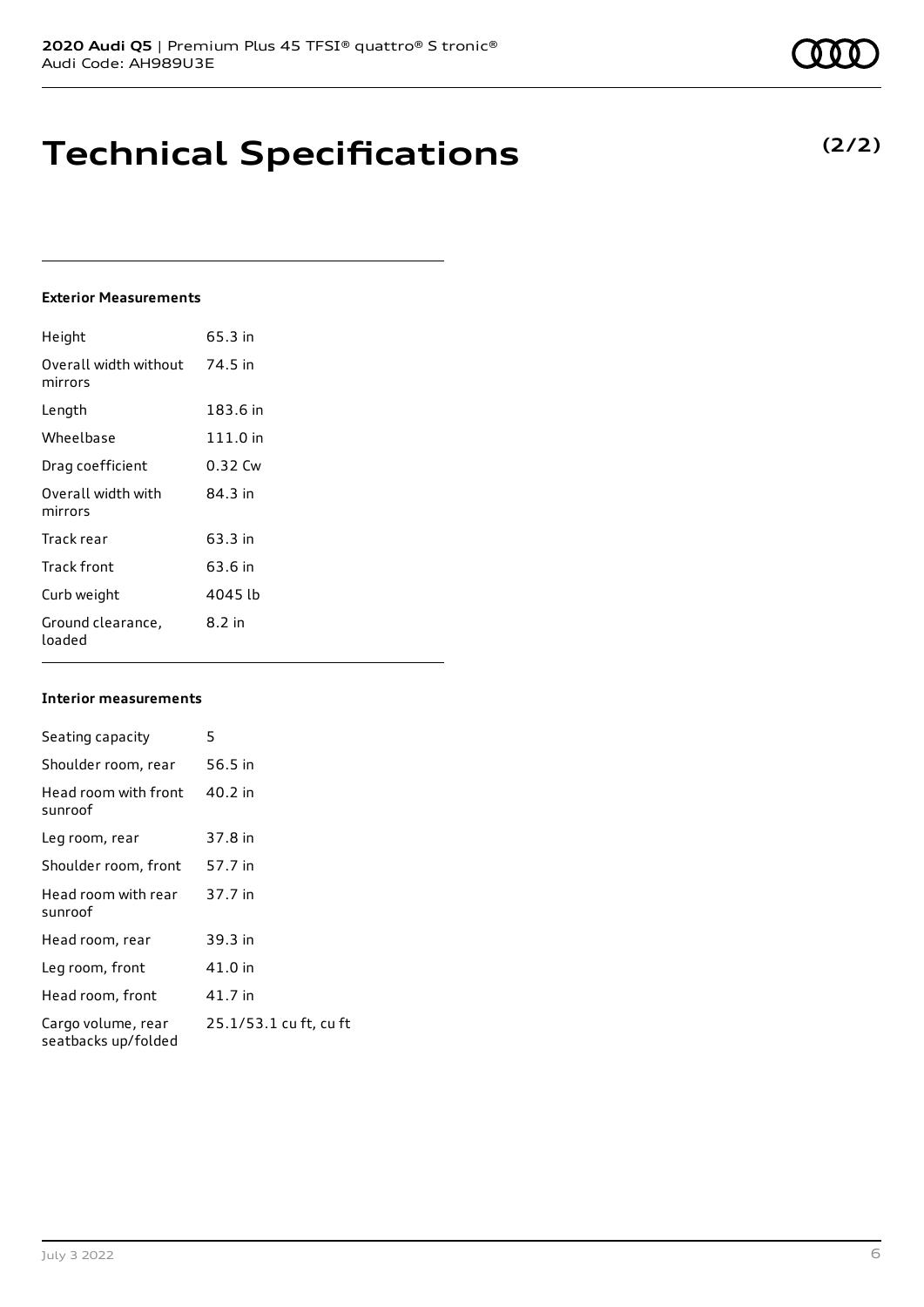### **Consumption- and emission**

#### **Consumption by NEDC**

| urban       | 22 mpg |
|-------------|--------|
| extra-urban | 28 mpg |
| combined    | 24 mpg |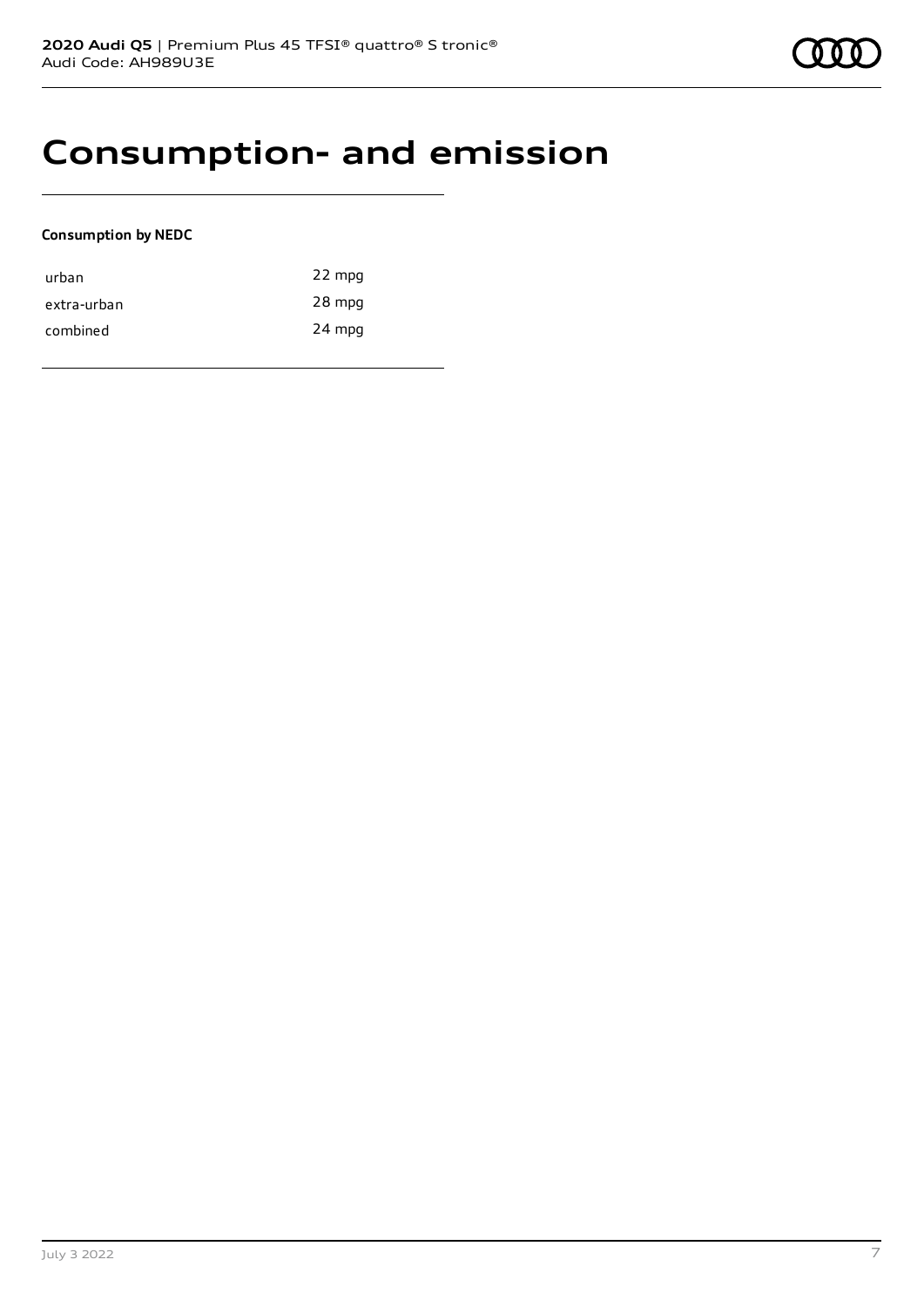# **Contact**

Dealer **Rusnak/Westlake Audi**

3832 E Thousand Oaks Blvd 91362 Westlake Village CA

Phone: +18189916340 FAX: 8054962779

www: [https://www.rusnakwestlakeaudiofthondoaks.com](https://www.rusnakwestlakeaudiofthondoaks.com/)